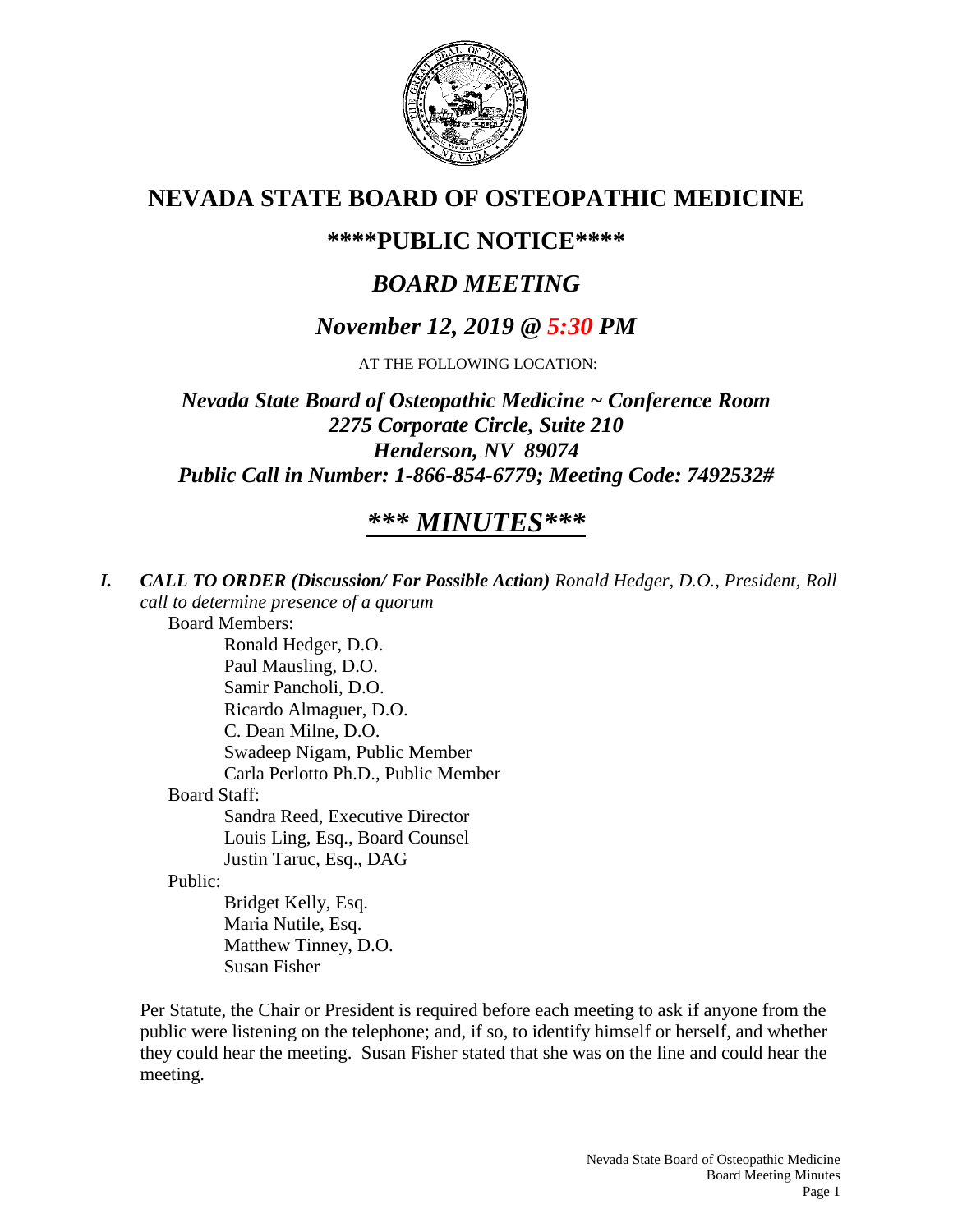## *II. PUBLIC COMMENT*

**NOTE**: *Prior to the commencement and conclusion of a contested case or a quasi-judicial proceeding that may affect the due process rights of an individual, the board may refuse to consider public comment. See NRS 233B.126.* No Comments.

### *III. APPROVAL OF BOARD MEETING MINUTES FROM OCTOBER 8, 2019 (Discussion/For Possible Action) Ronald Hedger, D.O., President*

Dr. Milne made a motion to approve the minutes from October 8, 2019 minutes; and, seconded by Mr. Nigam. There being no discussion, the minutes were approved by the Board.

## *IV. CONSENT AGENDA TO GRANT LICENSURE FOR OSTEOPATHIC PHYSICIANS, PHYSICIAN ASSISTANTS AND SPECIAL LICENSES (Discussion/ For Possible*

*Action) Ronald Hedger, D.O., President*

*Under this item the Board may consider the recommendations of the Executive Director and/or President/Vice President to grant licensure to the below listed applicants. The Board may remove any applicant's name from the consent motion, but may not discuss the contents of the application for licensure without the applicant present following proper notice pursuant to the open meeting law.*

| <b>Osteopathic Physician Name</b> | <b>Specialty</b>             |
|-----------------------------------|------------------------------|
| Peter Malamet, D.O.               | <b>Emergency Medicine</b>    |
| Niraj Patel, D.O.                 | <b>Family Medicine</b>       |
| Sidra Tahseen, D.O.               | <b>Internal Medicine</b>     |
| Ryan West, D.O.                   | <b>Family Medicine</b>       |
| Valerie Zarcone, D.O.             | <b>Internal Medicine</b>     |
| <b>Physician Assistant</b>        | <b>Supervising Physician</b> |

*Julia DePuy, PA-C None Active Not Working Tamara Leibovich, PA-C Jay Coates, D.O. Alan Pochowski, PA-C None Active Not-Working*

*Special Licenses NRS.633.411: Logan Bruttig, D.O. Kingman/Sunrise Nguyen Nguyen D.O. Mountain View - Anesthesiology*

Dr. Perlotto made a motion to approve the licensees as written; and, seconded by Mr. Nigam. There being no discussion, the Board approved licensure.

## *V. +CONSIDERATION OF SECOND APPLICATION FOR FULL LICENSURE FOR OSTEOPATHIC PHYSICIAN MATTHEW TINNEY, D.O.,(personal appearance),*

*(Discussion/For Possible Action) NOTE: The Board may go into closed session pursuant to NRS 241.030 to move to a closed session because the discussion may involve this applicant's character, alleged misconduct, professional competence, or similar items. Ronald Hedger, D.O., President*

Dr. Hedger asked if Dr. Tinney would like to go into a closed session. Dr. Tinney requested a closed session. A motion was made by Dr. Hedger to go into a closed session, seconded by Dr. Milne and approved by the Board. Thereafter, upon proper motion, the Board returned to open session. Dr. Almaguer made a motion to approve the license of Dr. Tinney based on him paying the fee for the application, seconded by Mr. Nigam. There was some discussion by the Board. Dr. Pancholi made an amendment that Dr. Tinney would need to notify the Board in writing within 60 days if he intended to practice or move to Nevada. Mr. Ling asked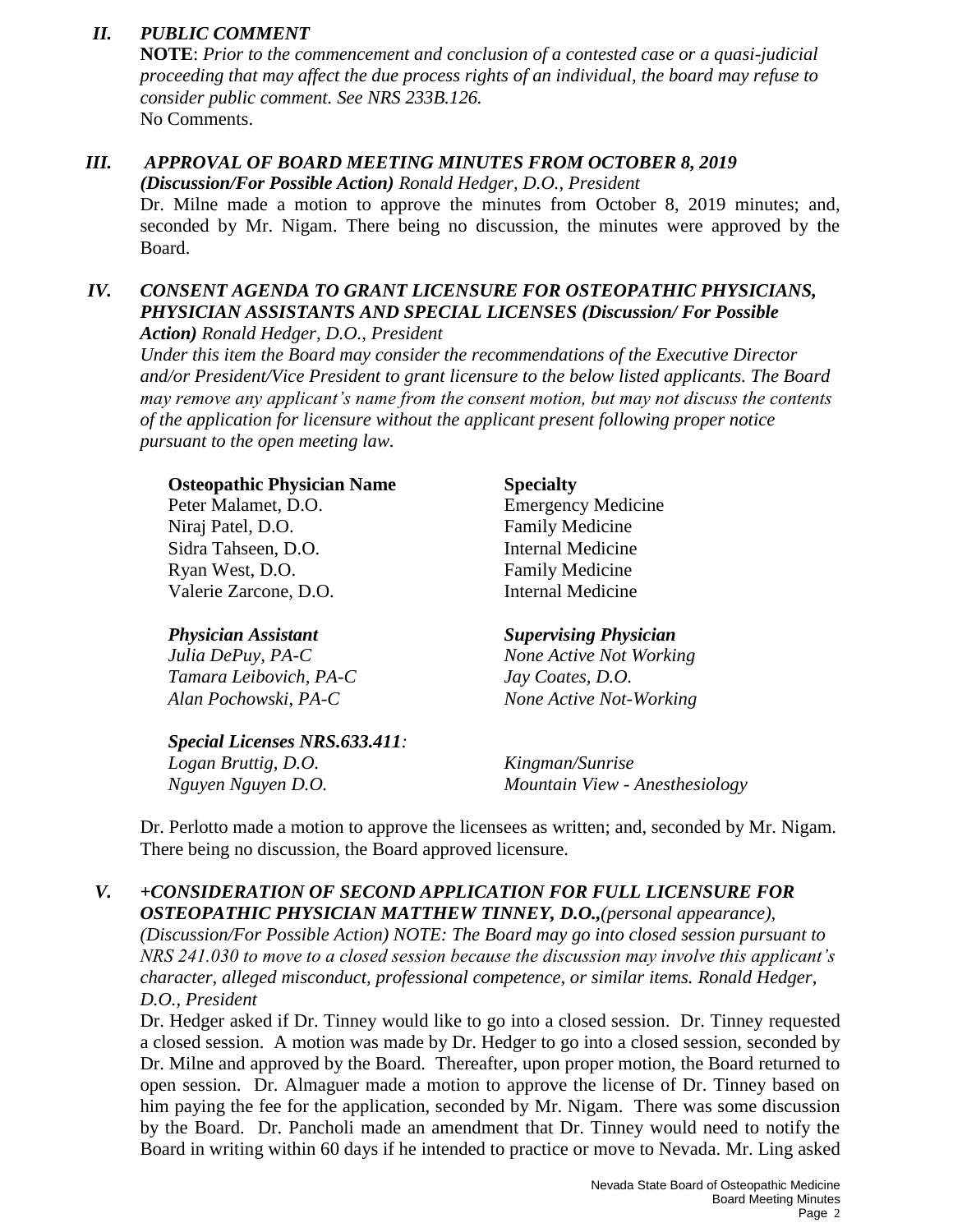Dr. Almaguer and Mr. Nigam if they accepted the amendment to the motion, and they both approved. The motion was approved by the Board with Dr. Hedger and Dr. Milne abstaining.

## *VI. + CONSIDERATION/APPROVAL OF SETTLEMENT AGREEMENT AND ORDER REGARDING VINSON DISANTO, D.O., IBM RONALD HEDGER, D.O.,*

*(Discussion/For Possible Action/Board may go into closed session pursuant to NRS 241.030 to move to a closed session because the discussion will have to do with this applicant's character, alleged misconduct, professional competence, or similar items). Ronald Hedger, D.O., President*

Since Dr. Hedger was the IBM on this matter, Dr. Mausling presided over the item. Mr. Ling explained the settlement agreement and order (SAO). Dr. DiSanto has a telemedicine practice in Florida where he prescribed testosterone to patients within and outside of the State of Florida. Although he was licensed in various states, he was not properly registered to practice in some of the states whose patients he treated and for whom he prescribed testosterone. He was disciplined in Idaho for not being properly licensed to prescribe testosterone via telemedicine, and then Kentucky learned of this disciplinary action, and realized he was not registered to prescribe testosterone per state requirements. Kentucky issued disciplinary action based on the Idaho action and the lack of proper licensing in Kentucky. Kentucky issued an order for Dr. DiSanto to take an assessment by the Center for Personalized Education of Professionalas (CPEP). As additional States learned of this action, they too, issued disciplinary actions, including suspension. The Alabama Board revoked Dr. DiSanto's license based on his competency results of the CPEP examination. Under the SAO, Dr. DiSanto will pay fees and costs of \$615, and a fine of \$1000. His license will be suspended indefinitely starting November 12, 2019, if approved by the Board. Dr. DiSanto could not seek to be reinstated until he has satisfied his license and is in good standing in the all of other States which are taking action and subsequently appears before the Board. Dr. Milne made a motion to approve the SAO, and seconded by Dr. Perlotto. The motion was approved by the Board.

### *VII. CONSIDERATION/APPROVAL OF FY 2018-2019 AUDIT AS REQUIRED PER NRS 218G.400, (Discussion/For Possible Action) Ronald Hedger, D.O.*

Ms. Reed presented the audit to the Board members. Mr. Nigam asked if the audit has recommendations. Ms. Reed responded "no," that it was clean. Mr. Nigam made a motion to approve the audit, and seconded by Dr. Milne. There being no discussion the motion was approved.

## *VIII. DISCUSSION/FOR POSSIBLE ACTION REGARDING USMLE/ COMLEX AND THE ACCREDITATION COUNCIL FOR GRADUATE MEDICAL EDUCATION,*

*(Discussion/For Possible Action) Dean Milne, D.O., Board Member* This item was tabled per Dr. Milne's request. He stated that the information could be placed in the newsletter.

## *IX. EXECUTIVE DIRECTOR'S REPORT*

- a. Financial Statements. Mr. Nigam asked about a \$600 difference in the dues paid between 2019 and 2018. Ms. Reed stated that she thought it was due to receiving a late bill from one of the organizations, but would confirm and get back to him. b. Licensing
- c. Proposed Regulation Status. Ms. Reed stated that the Board's regulation, R011-19, had been approved by the Legislative Commission.
- *X. LEGAL REPORT (Discussion/For Possible Action) by Louis Ling, Board Counsel and/or Justin Taruc, Deputy Attorney General*